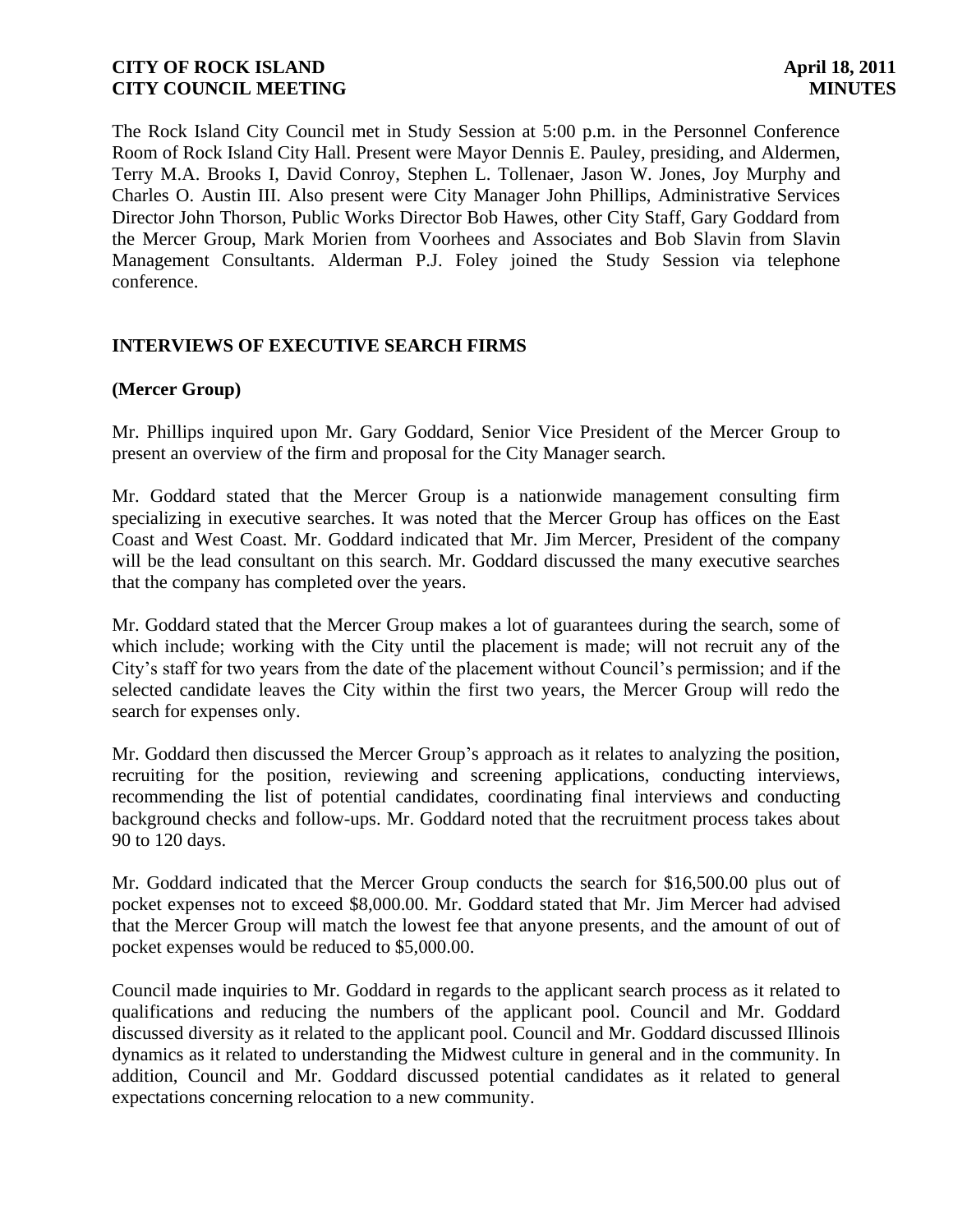#### (**Voorhees and Associates)**

Mr. Mark Morien, Vice President of Voorhees and Associates stated that Voorhees and Associates is a public management consulting firm specializing in executive recruitment and selection and management consulting. Mr. Morien noted that Heidi Voorhees who is the President of the company will be the lead consultant for conducting the recruitment.

Mr. Morien advised that the recruitment process can take approximately 175 hours to conduct in which 50 hours would entail administrative work. Mr. Morien discussed the scope of services that the company provides. Mr. Morien offered that the recruitment services process includes four phases. It was noted that the first phase entails interviews with members of the City Council and the City's senior staff to get a better understanding of the responsibilities, culture and challenges of the City. Mr. Morien advised that during this phase, Voorhees and Associates will develop a job announcement and recruitment brochure. Mr. Morien indicated that in the second phase of the process, the company will place the job announcement in publications and online, and develop a database of potential candidates unique to this position and to the City. It was noted that outreach will be done through e-mail, telephone and regular mail.

Mr. Morien indicated that phase three of the process includes candidate evaluation and screening. It was noted that during this phase, a matrix will be developed that identifies traits such as education, experience and specific skills needed for the city manager. It was noted that candidates will be interviewed by telephone to grasp their qualifications and experience. Mr. Morien commented that in phase four of the process, Voorhees and Associates will prepare a presentation of the recommended candidates and the interviewing process. Mr. Morien further discussed phase four of the process.

Mr. Morien noted that the last step in the recruitment process is the appointment of the candidate. It was noted that Voorhees and Associates will assist Council as much as needed with salary and benefit negotiation. Mr. Morien discussed fees for the services.

Mr. Morien indicated that Voorhees and Associates guarantees that if the selected candidate leaves the City with one year, the company will conduct another search for the cost of expenses and announcements only.

Council and Mr. Morien discussed experience as it related to Voorhees and Associates and familiarity with the community. Council discussed the quality of interview questions as it related to potential candidates. In addition, Council and Mr. Morien discussed tax bases at it related to a candidate pool and rates as it related to the scope of services provided by Voorhees and Associates.

### **(Slavin Management Consultants)**

Mr. Bob Slavin, President of Slavin Management Consultants stated that this company is a national practice that provides executive recruitment. Mr. Slavin added that the company also provides organizational studies, performance appraisals systems and pay and classifications for all government organizations. It was noted that the executive search division specializes in city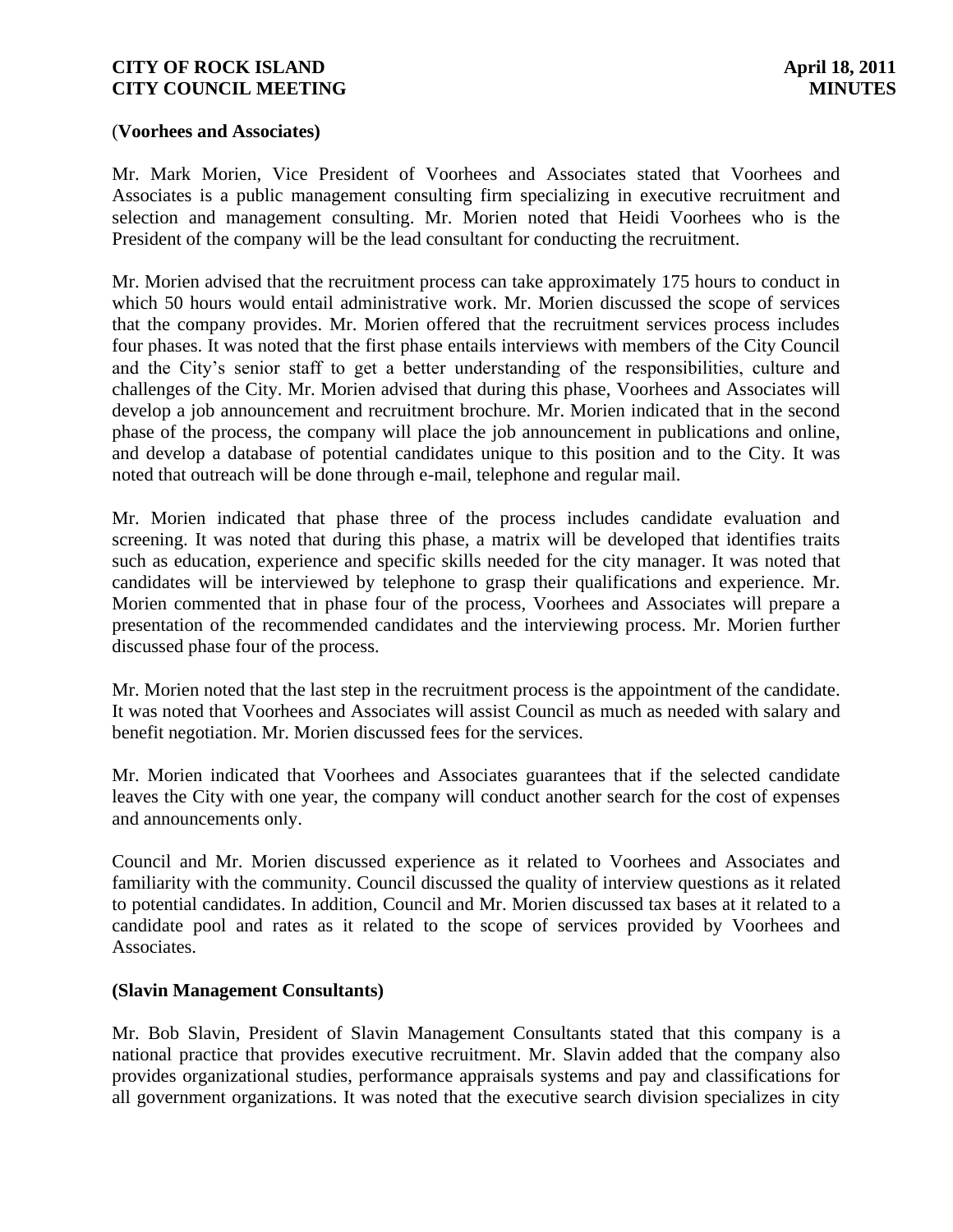and county managers and local government department head searches. Mr. Slavin commented that he heads that division. It was noted that Mr. Slavin will be the lead consultant during the recruitment process.

Mr. Slavin advised that Slavin Management Consultants has many national contacts and the company has placed more than 750 city managers, county managers, police chiefs, fire chiefs and senior executives for local governments and non-profits. Mr. Slavin discussed some of the consultants that work for the organization. It was noted that more than 95% of Slavin Management Consultant's placements have stayed in their positions for more than five (5) years, and approximately 25% of their placements are minorities and women.

Mr. Slavin stated that the executive recruitment is a results oriented process in which the company actively finds and recruits qualified candidates. Mr. Slavin indicated that they advertise in publications, send targeted e-mails and make direct contact with people who will fit Council's requirements. Mr. Slavin added that they have on-site meetings with Council and the final candidates to ensure a good fit. Mr. Slavin offered that Slavin Management Consultants will assist the Council in designing the interview and selection process, provide interview questions, rating sheets and assist in facilitating the establishment of the 1<sup>st</sup> year performance goals for the person that is hired. It was noted that the company will also follow-up with Council and the new city manager within one year. Mr. Slavin added that if the new city manager leaves within two years, Slavin Management Consultants will redo the search for no additional fee.

It was noted that Slavin Management Consultants will sell the job by focusing on the advantages and opportunities of Rock Island. Mr. Slavin commented that typically the recruitment process takes approximately 90 days. It was noted that the fee for recruitment services is \$13,865.00 and the out of pocket expenses do not exceed \$7,625.75.

Council and Mr. Slavin discussed experience as it related to Illinois and the Midwest, and Illinois laws as it related to finding a candidate from Illinois that is familiar with Illinois laws as opposed to recruiting a candidate from another state that is not familiar with Illinois laws. Council and Mr. Slavin also discussed the Midwest and candidates as it related to community values.

# **GOAL SETTING DATES**

City Manager Phillips advised that information was included in the memo packet regarding the City Council's annual Goal Setting session. Mr. Phillips stated that the dates really need to be locked in. It was noted that the available dates include; the weekends of August  $5<sup>th</sup>$  and  $6<sup>th</sup>$ , August 12<sup>th</sup> and 13<sup>th</sup>, August 19<sup>th</sup> and 20<sup>th</sup>, August 26<sup>th</sup> and 27<sup>th</sup>, September 9<sup>th</sup> and 10<sup>th</sup> and September  $23<sup>rd</sup>$  and  $24<sup>th</sup>$ . It was noted that if the new City Manager is in place by September then that individual could attend the Goal Setting session.

Council discussed the dates. After discussion, Council came to a consensus for the dates of September  $23^{\text{rd}}$  and September  $24^{\text{th}}$ .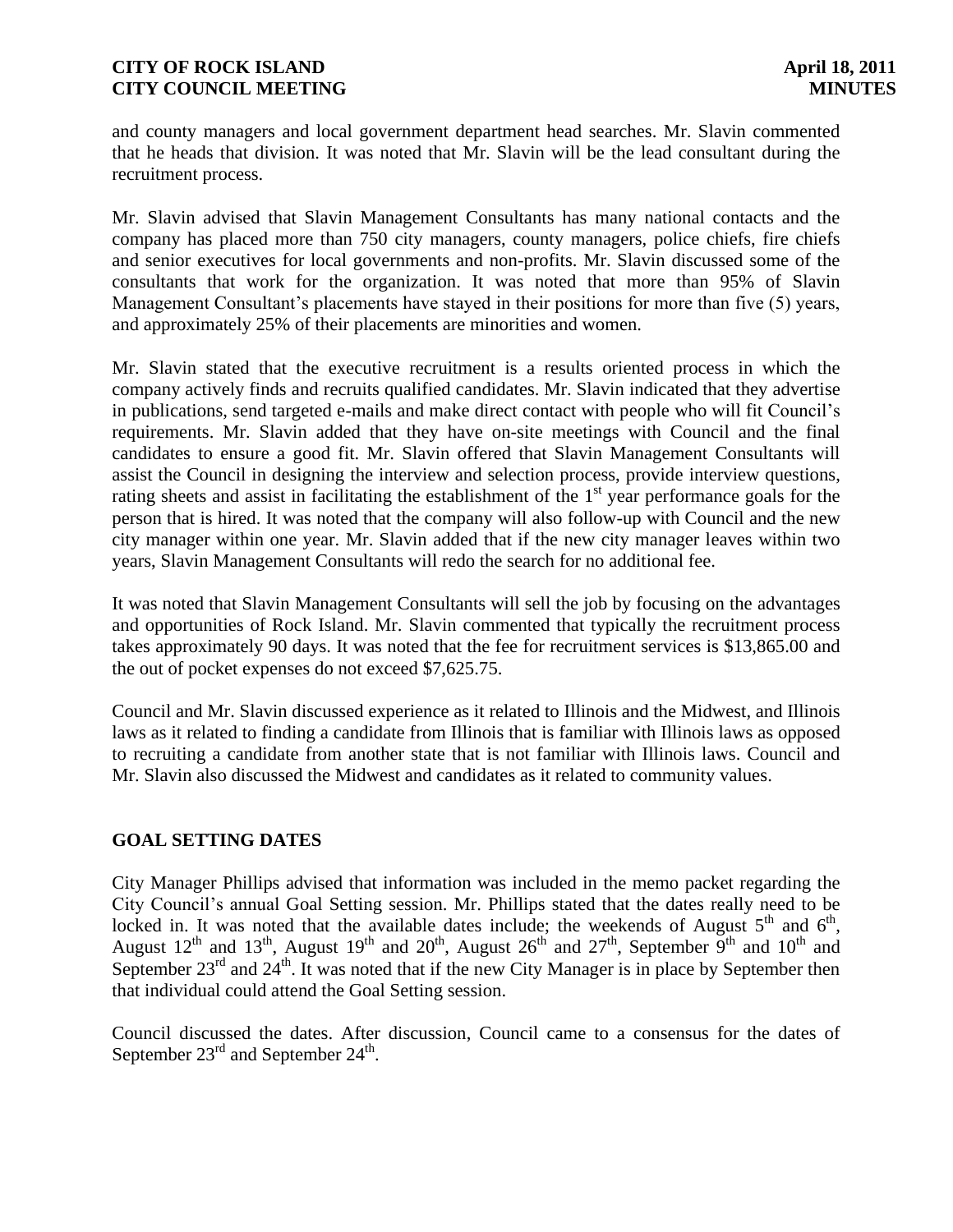### **EXECUTIVE SESSION**

A motion was made by Alderman Jones and seconded by Alderwoman Murphy to recess to Executive Session on matters of Personnel. The motion carried on a roll call vote. Those voting Aye being Alderman Brooks, Alderman Conroy, Alderman Tollenaer, Alderman Jones, Alderwoman Murphy and Alderman Austin; those voting No, none. Alderman Foley was absent. The meeting was recessed at 6:32 p.m.

Mayor Pauley reconvened the regular meeting at 6:39 p.m.

### **ADJOURNMENT**

A motion made by Alderman Brooks and seconded by Alderman Jones to adjourn the meeting carried by the following Aye and No vote. Those voting Aye being Alderman Brooks, Alderman Conroy, Alderman Tollenaer, Alderman Jones, Alderwoman Murphy and Alderman Austin; those voting No, none. The meeting was adjourned at 6:40 p.m.

> \_\_\_\_\_\_\_\_\_\_\_\_\_\_\_\_\_\_\_\_\_\_\_\_\_\_\_\_\_\_ Aleisha L. Patchin, City Clerk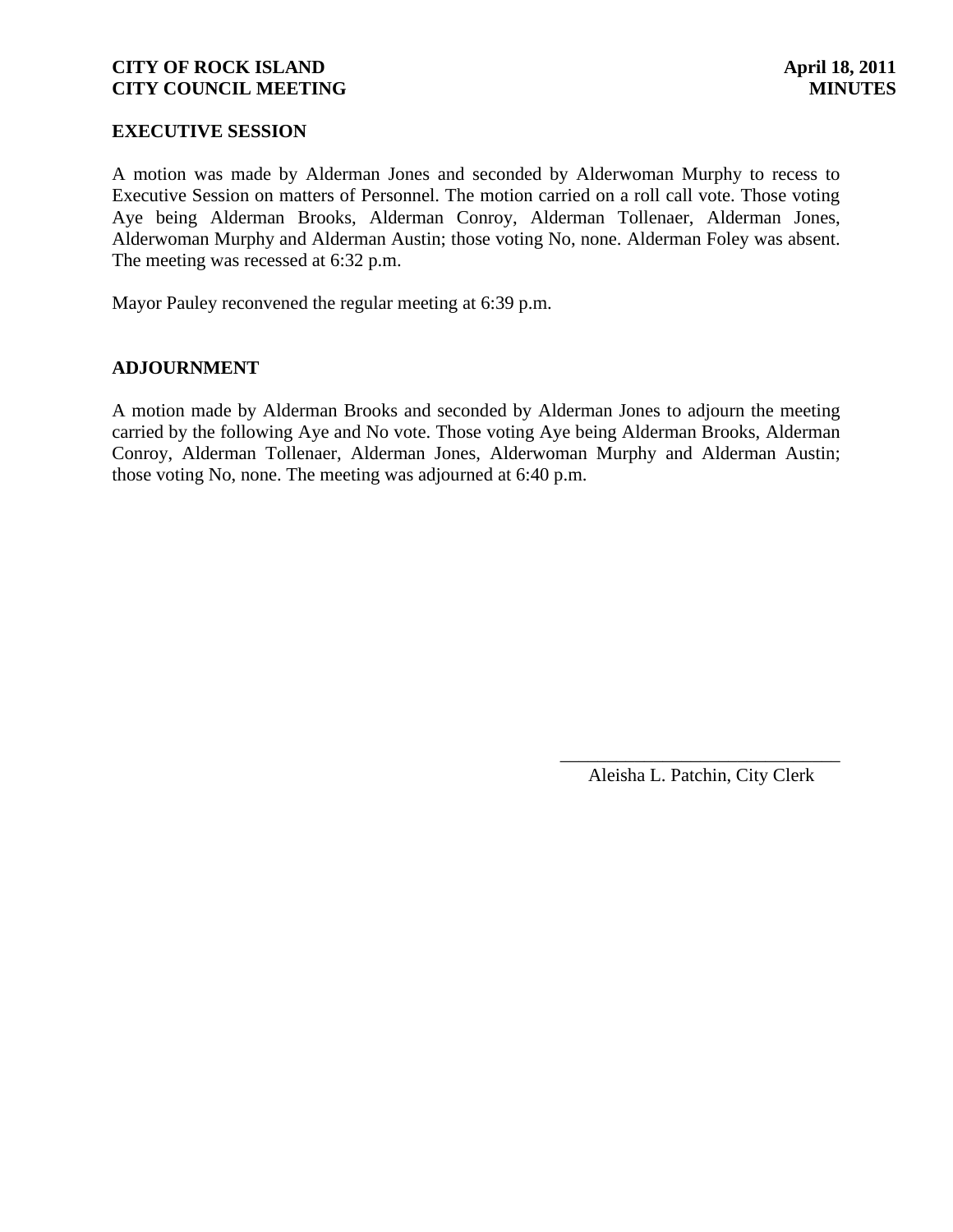Rock Island City Council met in regular session at 6:45 p.m. in Council Chambers of Rock Island City Hall. Present were Mayor Dennis E. Pauley, presiding, and Aldermen Terry M.A. Brooks I, David Conroy, Stephen L. Tollenaer, Jason W. Jones, Joy Murphy and Charles O. Austin III. City Manager John Phillips was also present. Alderman P. J. Foley was absent.

### **Introductory Proceedings**

Mayor Pauley called the meeting to order and led in the Pledge of Allegiance to the Flag of the United States of America. Alderman Austin gave the Invocation.

### Agenda Item #5 **Minutes of the Meeting of April 11, 2011.**

A motion was made by Alderwoman Murphy and seconded by Alderman Jones to approve the Minutes of the Meeting of April 11, 2011. The motion carried by the following Aye and No vote; those voting Aye being Alderman Brooks, Alderman Conroy, Alderman Tollenaer, Alderman Jones, Alderwoman Murphy and Alderman Austin; those voting No, none.

# Agenda Item #6 **Update Rock Island by Mayor Pauley.**

Mayor Pauley stated that on Tuesday, April  $12<sup>th</sup>$ , The Network: Young Professionals of the Quad Cities hosted their first YP Community Impact Awards. It was noted that these awards are designed to recognize organizations, cities, businesses and individuals who are impacting the Quad City region's ability to attract, retain and engage the next generation-building a more hip and friendly YP culture. Mayor Pauley indicated that the City of Rock Island's Schwiebert Riverfront Park was recognized with the 2011 Livability Award. It was noted that the Network identified that the addition of the park to the downtown area has given a "neighborhood" feel to downtown Rock Island bringing much needed greenspace and access to the river. The Mayor advised that Downtown living amenities, from affordable housing to restaurants to recreational areas, are key components to enhancing the livability of our region and Quad City young professionals feel Rock Island got it right with the addition of Schwiebert Riverfront Park.

Mayor Pauley advised that State Representative Patrick Verschoore and Redistricting Committee member State Representative Frank Mautino invite the public to attend a House Redistricting Hearing on Wednesday, April 20, 2011 at 2:00 p.m. in Council Chambers at City Hall. Mayor Pauley stated that this will be a public discussion with civic groups, community organizations, local elected officials, minority groups, organizations serving senior citizens and the disabled and many others to provide input on the decennial legislative and congressional mapmaking process. It was noted that for more information or to RSVP, please call (217) 782-4040.

Mayor Pauley discussed flood preparation. The Mayor stated that currently, the City has 22 gatewells closed with pumps installed. In addition, the temporary flood panels are installed at Schwiebert Riverfront Park. Mayor Pauley advised that Sunset Marina has been closed and the electricity has been shut off. It was noted that only boat owners will be allowed into the Marina. The Mayor indicated that the Marina office has been transferred to the Public Works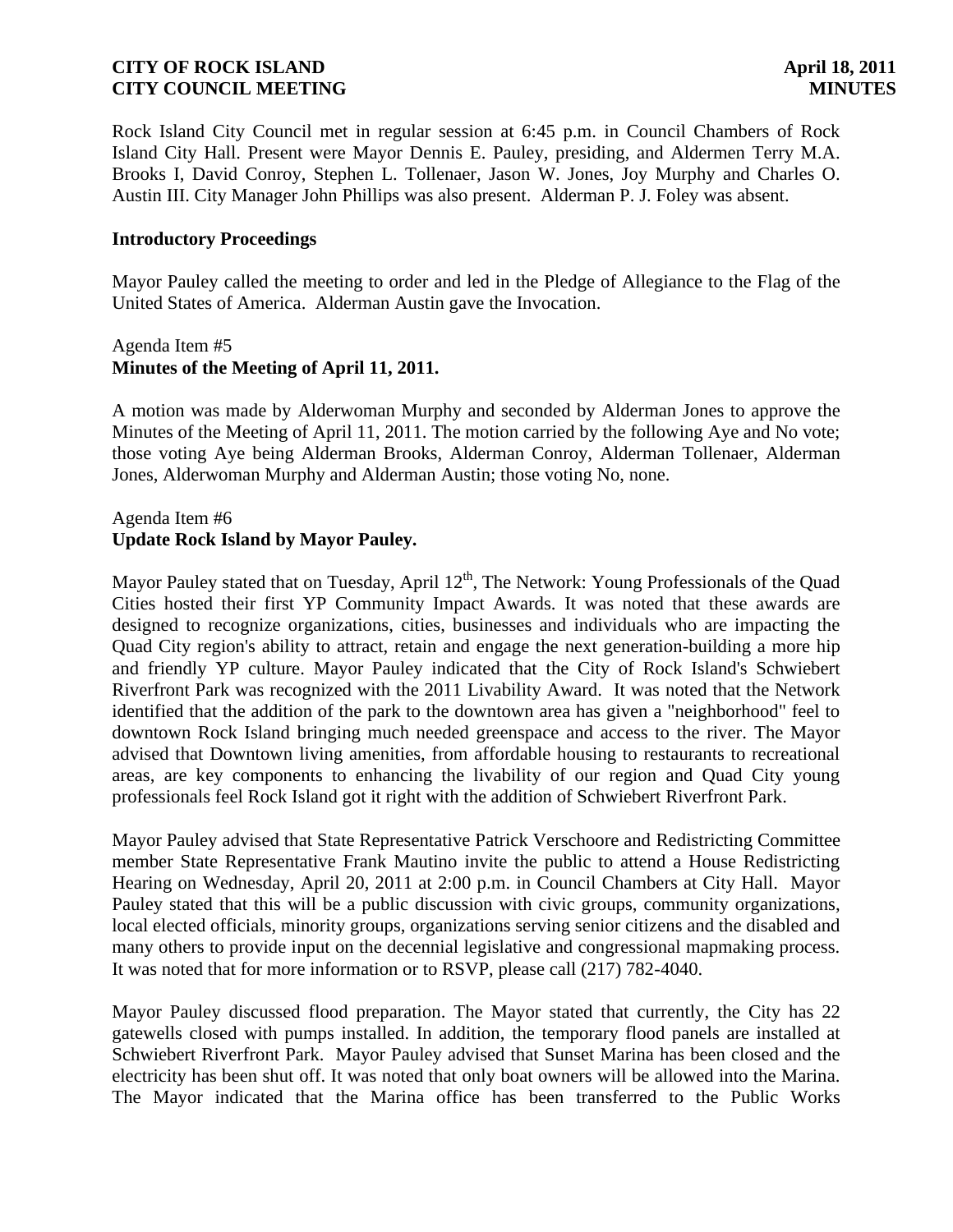Administration building at 1309 Mill Street. Mayor Pauley stated that for updated flood information call 309-732-2920 or visit [www.rigov.org/flood.](http://www.rigov.org/flood)

Mayor Pauley advised that Keep Rock Island Beautiful and the Downtown Rock Island Arts & Entertainment District invite you to participate in the annual Downtown Cleanup on Saturday, May 7<sup>th</sup>. Mayor Pauley indicated that volunteers will meet at 8:00 a.m. on the first floor of the City parking ramp located on  $3^{rd}$  Avenue between  $16^{th}$  &  $17^{th}$  Streets. The Mayor stated that complimentary coffee, juice and donuts will be provided by Jumer's Casino & Hotel. It was noted that complimentary water will be provided by the Coca Cola Bottling Company of the Quad Cities, and clean up supplies will be provided by Zimmerman Cars. The Mayor added that brooms, dustpans, bags and gloves will be provided by Keep Rock Island Beautiful and trash pickup is courtesy of Millennium Waste. The Mayor commented that projects will include; sweeping, weeding and general clean up. It was noted to please call Carolyn Fuller to volunteer at (309) 786-1334.

#### Agenda Item #7

# **Proclamation declaring the week of May 8 through May 14, 2011 as National Women's Health Week.**

Mayor Pauley made reference to the Proclamation.

#### Agenda Item #8

# **A Special Ordinance providing for the sale of property at 1042 17th Street**.

It was moved by Alderman Austin, seconded by Alderman Jones to consider, suspend the rules and pass the ordinance. The motion carried by the following Aye and No vote: those voting Aye being Alderman Brooks, Alderman Conroy, Alderman Tollenaer, Alderman Jones, Alderwoman Murphy and Alderman Austin; those voting No, none.

### Agenda Item #9 **A Special Ordinance amending a Special Ordinance granting a Special Use Permit at 1815 24th Street.**

Alderman Tollenaer moved and Alderman Austin seconded to consider, suspend the rules and pass the ordinance. The motion carried by the following Aye and No vote: those voting Aye being Alderman Brooks, Alderman Conroy, Alderman Tollenaer, Alderman Jones, Alderwoman Murphy and Alderman Austin; those voting No, none.

### Agenda Item #10 **A Special Ordinance granting a Special Use Permit at 4504 16th Avenue.**

It was moved by Alderman Austin, seconded by Alderwoman Murphy to consider the ordinance.

Discussion followed.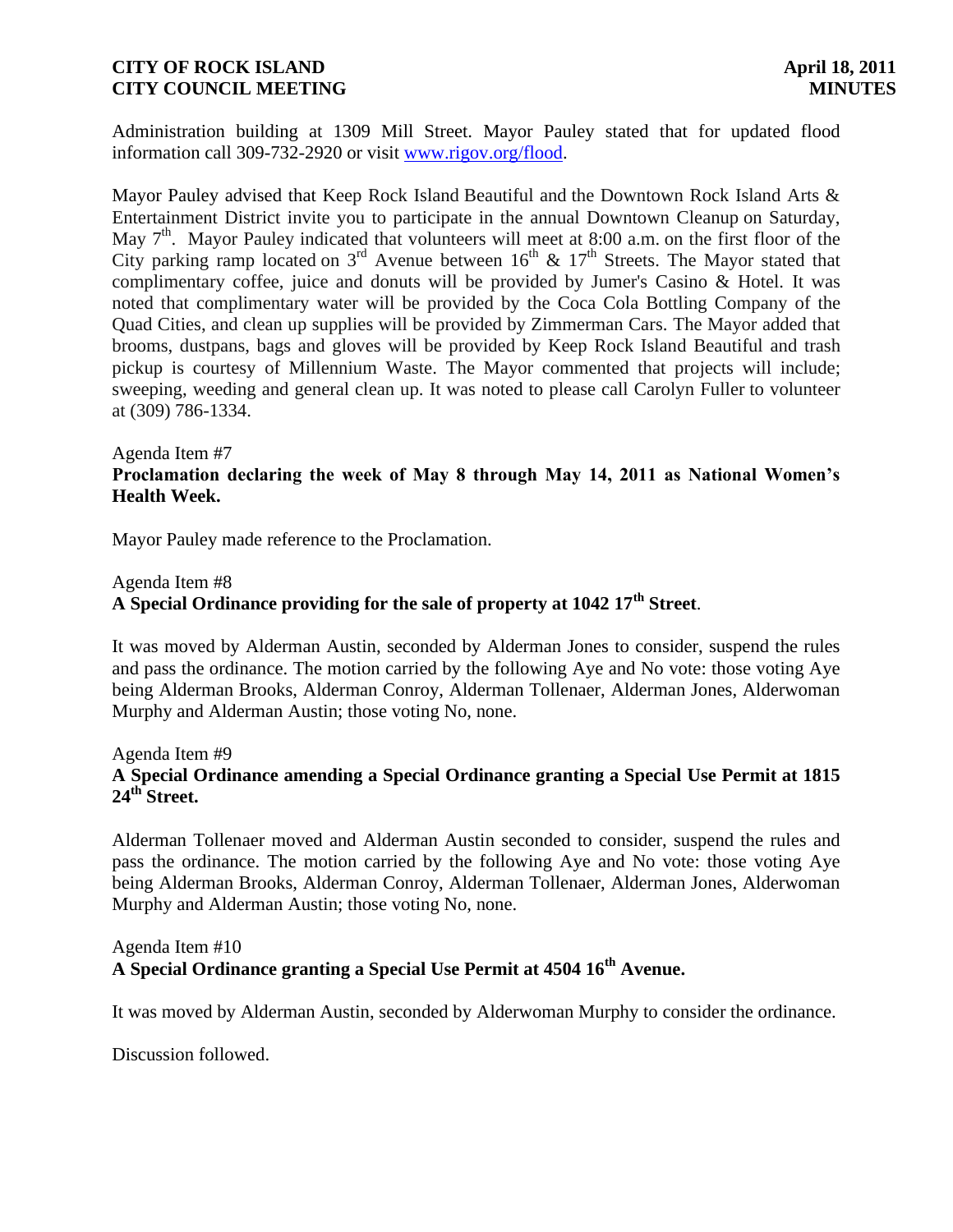Alderman Austin advised that a lot of questions were raised in regards to this issue. Alderman Austin added that this proposed Special Use Permit is in the Seventh Ward. It was noted that Mr. Schweickhardt understood that Alderman Austin would look for what is in the best interest of the City in regards to this issue. Alderman Austin advised that Council wants to make sure that this is in the best interest of the City before a Special Use Permit is approved.

Alderman Brooks stated that he would not be supporting this Special Use Permit. Alderman Brooks advised that he did not understand the mix of a daycare and gun sales on the same property. Alderman Brooks added that he is leading the campaign: Respect is Knowing-Violence is not the Answer and noted that he has known quite a few people that have died because of guns.

Alderman Jones advised that he would not support this Special Use Permit because a daycare and gun sales are not a good mix.

Alderwoman Murphy inquired upon Mr. Schweickhardt regarding recent information that was distributed to Council concerning Mr. Schweickhardt deciding not to sell firearms and to only sell accessories.

Mr. Schweickhardt stated that he was going to hold off on selling firearms because of all the controversy that has been brought up. Mr. Schweickhardt addressed some of Council's concerns. Mr. Schweickhardt stated that the daycare is in operation from 7:00 a.m. to 5:00 p.m., Monday through Friday, and asked Council if they would consider his work hours after daycare hours, which would include 5:00 p.m. to 9:00 p.m. on weekdays and on Saturdays.

Mr. Schweickhardt discussed regulations as it related to the requirements he has to follow for this type of business. Mr. Schweickhardt advised that he was just asking Council for an opportunity. Council and Mr. Schweickhardt also discussed the process for obtaining a firearms license.

Alderman Conroy stated that he respected what Mr. Schweickhardt was doing, but some types of businesses need storefronts and some types of businesses should be residential as with the Special Use Permit process. Alderman Conroy advised that this type of business would not be one that he could support for a Special Use Permit. Alderman Conroy stated that the City has loan programs that could help Mr. Schweickhardt with a storefront.

After further discussion on this issue, the motion did not carry, it failed by the following Aye and No vote: those voting Aye, none. Those voting No, being Alderman Brooks, Alderman Conroy, Alderman Tollenaer, Alderman Jones, Alderwoman Murphy and Alderman Austin.

Agenda Item #11 **CLAIMS**

It was moved by Alderman Austin, seconded by Alderwoman Murphy to accept the following reports and authorize payment as recommended. The motion carried by the following Aye and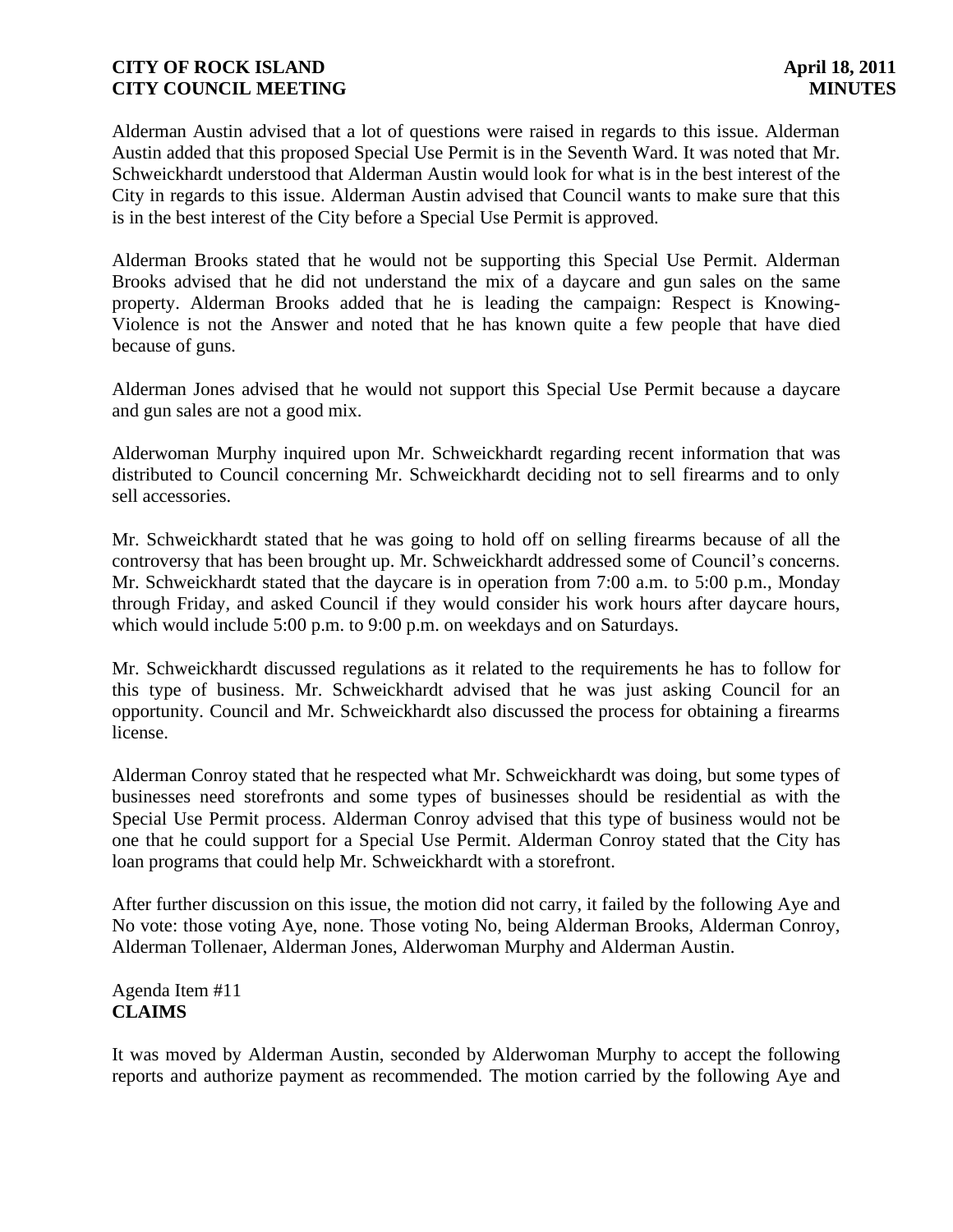No vote: those voting Aye being Alderman Brooks, Alderman Conroy, Alderman Tollenaer, Alderman Jones, Alderwoman Murphy and Alderman Austin; those voting No, none.

- a. Report from the Martin Luther King Center regarding payment #10 in the amount of \$83,778.00 to Estes Construction for services provided for the expansion/renovation project.
- b. Report from the Public Works Department regarding payment in the amount of \$3,300.00 to Bob Westpfahl for the 2011 annual land set aside. (096)
- c. Report from the Public Works Department regarding payment in the amount of \$3,083.15 to Davenport Electric Contract Company for services provided for repairs to various street lighting circuits. (101)
- d. Report from the Public Works Department regarding payment in the amount of \$5,851.97 to Ragan Mechanical, Inc. for gas line repairs at Sunset Marina. (102)
- e. Report from the Public Works Department regarding payment in the amount of \$56,471.36 to North American Salt Company for the purchase of 803.52 tons of rock salt. (103)

# Agenda Item #12 **Claims for the week of April 8th through April 14th in the amount of \$557,201.64.**

Alderman Austin moved and Alderman Jones seconded to allow the claims. The motion carried by the following Aye and No vote: those voting Aye being Alderman Brooks, Alderman Conroy, Alderman Tollenaer, Alderman Jones, Alderwoman Murphy and Alderman Austin; those voting No, none.

Agenda Item #13

# **Report from the Public Works Department regarding bids for the 2011 Weed Control Spraying Program, recommending the bid be awarded to Kymbyl Komplete Kare, Inc. in the amount of \$12,677.50.**

It was moved by Alderman Tollenaer, seconded by Alderwoman Murphy to award the bid as recommended and authorize the City Manager to execute the contract documents. The motion carried by the following Aye and No vote: those voting Aye being Alderman Brooks, Alderman Conroy, Alderman Tollenaer, Alderman Jones, Alderwoman Murphy and Alderman Austin; those voting No, none.

#### Agenda Item #14

**Report from the Public Works Department regarding bids for 34th Avenue Court reconstruction east of 12th Street, recommending the bid be awarded to Centennial Contractors of the Quad Cities in the amount of \$252,729.10.**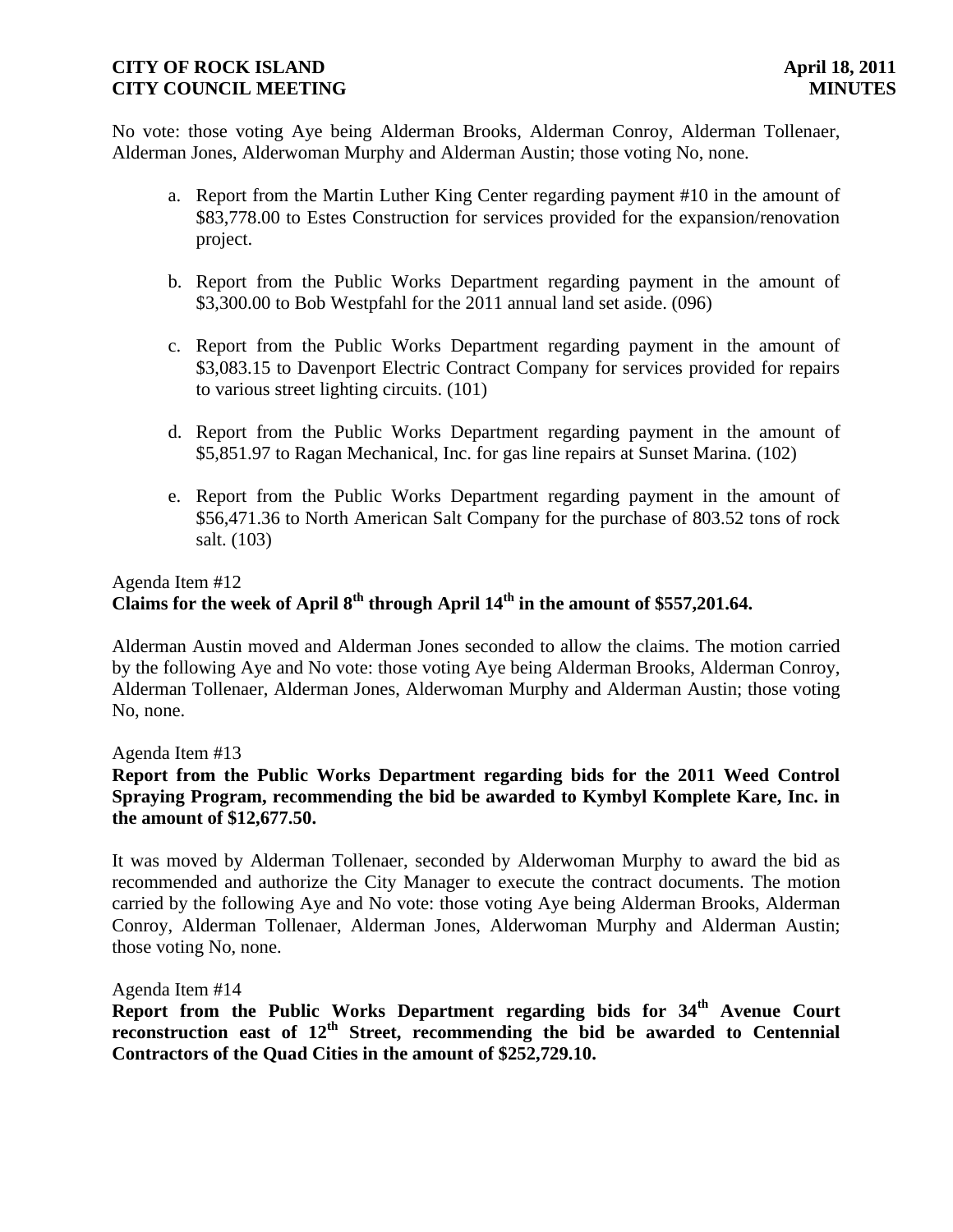Alderman Tollenaer moved and Alderman Conroy seconded to award the bid as recommended and authorize the City Manager to execute the contract documents. The motion carried by the following Aye and No vote: those voting Aye being Alderman Brooks, Alderman Conroy, Alderman Tollenaer, Alderman Jones, Alderwoman Murphy and Alderman Austin; those voting No, none.

### Agenda Item #15

# **Report from the Public Works Department regarding bids for 26th Avenue reconstruction from 32nd to 34th Streets, recommending the bid be awarded to Langman Construction, Inc. in the amount of \$383,476.50.**

It was moved by Alderman Jones, seconded by Alderman Tollenaer to award the bid as recommended and authorize the City Manager to execute the contract documents. The motion carried by the following Aye and No vote: those voting Aye being Alderman Brooks, Alderman Conroy, Alderman Tollenaer, Alderman Jones, Alderwoman Murphy and Alderman Austin; those voting No, none.

#### Agenda Item #16

# **Report from the Public Works Department regarding an extension of the 2010/2011 Tree Trimming/Removal Contract with A-1 Arborists in the amount of \$11,732.00.**

Alderwoman Murphy moved and Alderman Austin seconded to approve the extension as recommended. The motion carried by the following Aye and No vote: those voting Aye being Alderman Brooks, Alderman Conroy, Alderman Tollenaer, Alderman Jones, Alderwoman Murphy and Alderman Austin; those voting No, none.

#### Agenda Item #17

### **Report from General Administration regarding an assignment of the development agreement from Rock Island Boatworks to Delaware North Companies.**

It was moved by Alderman Conroy, seconded by Alderman Brooks to approve the assignment agreements as recommended and authorize the City Manager to execute the contract documents.

Discussion followed. Mayor Pauley inquired as to whether any of the representatives from Jumer's or Delaware North Companies would like to make any comments.

John Elias representing the Jumer family and the existing Rock Island Boatworks stepped forward. Mr. Elias personally thanked the Mayor and City Council on behalf of the Jumer family for the long working relationship.

Mayor Pauley thanked Jumer's for all of the years that they have been in the City. Mayor Pauley added that the City has had an excellent working relationship over the years with Jumer's.

City Manager Phillips stated that it has been an enjoyable experience over the years. Mr. Phillips added that he has also enjoyed working with the Jumer family.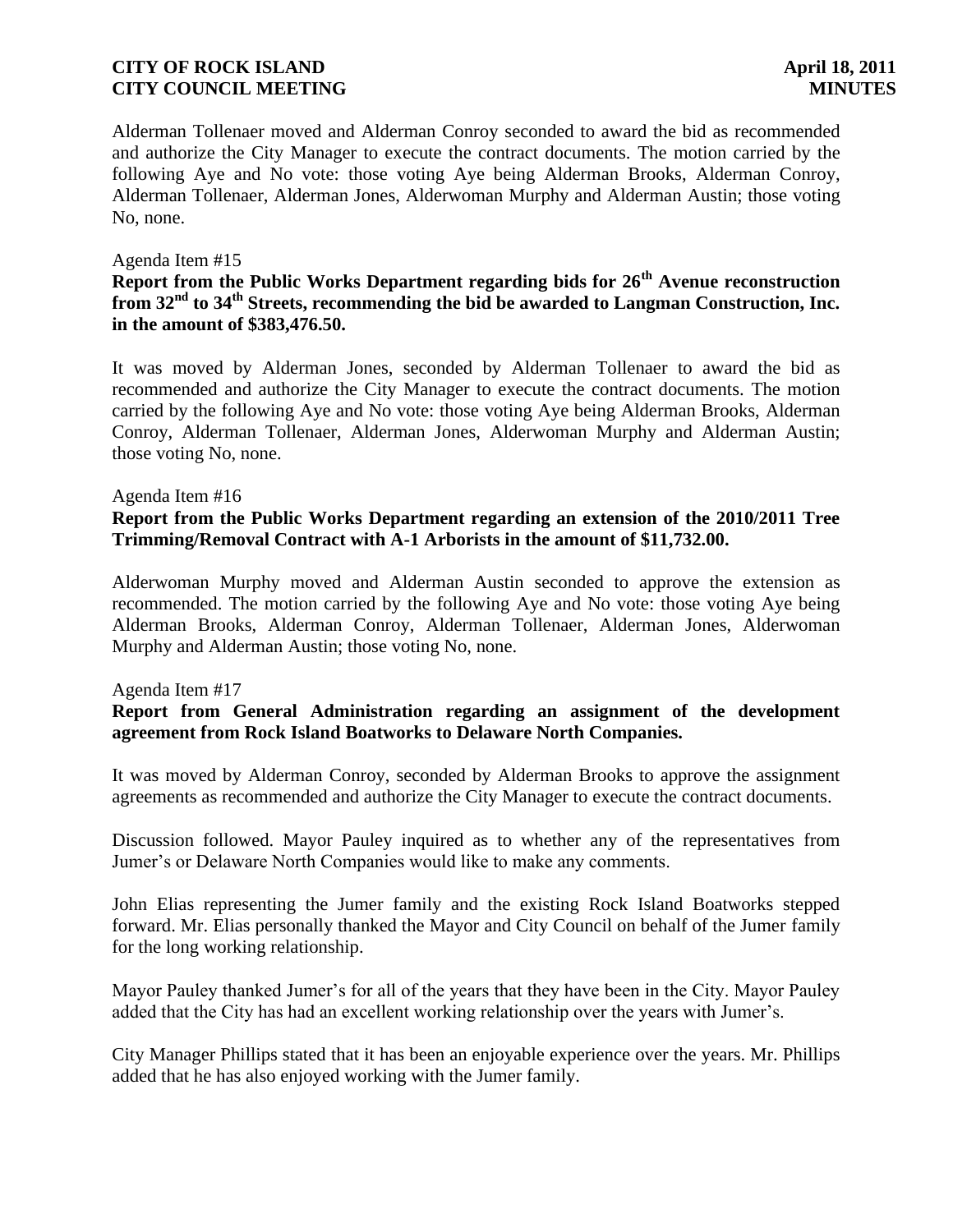Mr. Bill Renk, Jumer's Vice President for sales and marketing stated that on behalf of Jim Jumer and Ron Wick, he would like to extend many thanks and gratitude for the past 19 years; it has been a great working partnership with the City and staff. Alderman Austin and Alderman Conroy thanked Mr. Renk for the great relationship.

Mr. Bill Bissett, President of Delaware North Companies stated that this is another step in the process; the property is a terrific location. Mr. Bissett added that he looks forward to coming to Rock Island and taking what the Jumer family has done to another level. Mr. Bissett promised to be a good partner and is looking forward to being part of the community.

After more discussion, the motion carried by the following Aye and No vote: those voting Aye being Alderman Brooks, Alderman Conroy, Alderman Tollenaer, Alderman Jones, Alderwoman Murphy and Alderman Austin; those voting No, none.

#### Agenda Item #18 **Report from the Public Works Department regarding the renovation of the parking ramp elevator.**

Alderwoman Murphy moved and Alderman Austin seconded to authorize staff to solicit proposals for the renovation and authorize the Downtown Tax Increment Financing fund to pay for the improvements. The motion carried by the following Aye and No vote: those voting Aye being Alderman Brooks, Alderman Conroy, Alderman Tollenaer, Alderman Jones, Alderwoman Murphy and Alderman Austin; those voting No, none.

Agenda Item #19

# **Report from the Community and Economic Development Department regarding a request from seven (7) property owners to vacate an unimproved east/west alley right-of-way north of 21st Avenue between 16th and 17th Streets.**

It was moved by Alderman Tollenaer, seconded by Alderman Conroy to approve the request as recommended and refer to the City Attorney for an ordinance. The motion carried by the following Aye and No vote: those voting Aye being Alderman Brooks, Alderman Conroy, Alderman Tollenaer, Alderman Jones, Alderwoman Murphy and Alderman Austin; those voting No, none.

### Agenda Item #20

# **Report from the Mayor regarding the appointment of Alderman P.J. Foley to Deputy Liquor Commissioner in the City of Rock Island**.

Alderman Conroy moved and Alderman Brooks seconded to approve the appointment as recommended. The motion carried by the following Aye and No vote: those voting Aye being Alderman Brooks, Alderman Conroy, Alderman Tollenaer, Alderman Jones, Alderwoman Murphy and Alderman Austin; those voting No, none.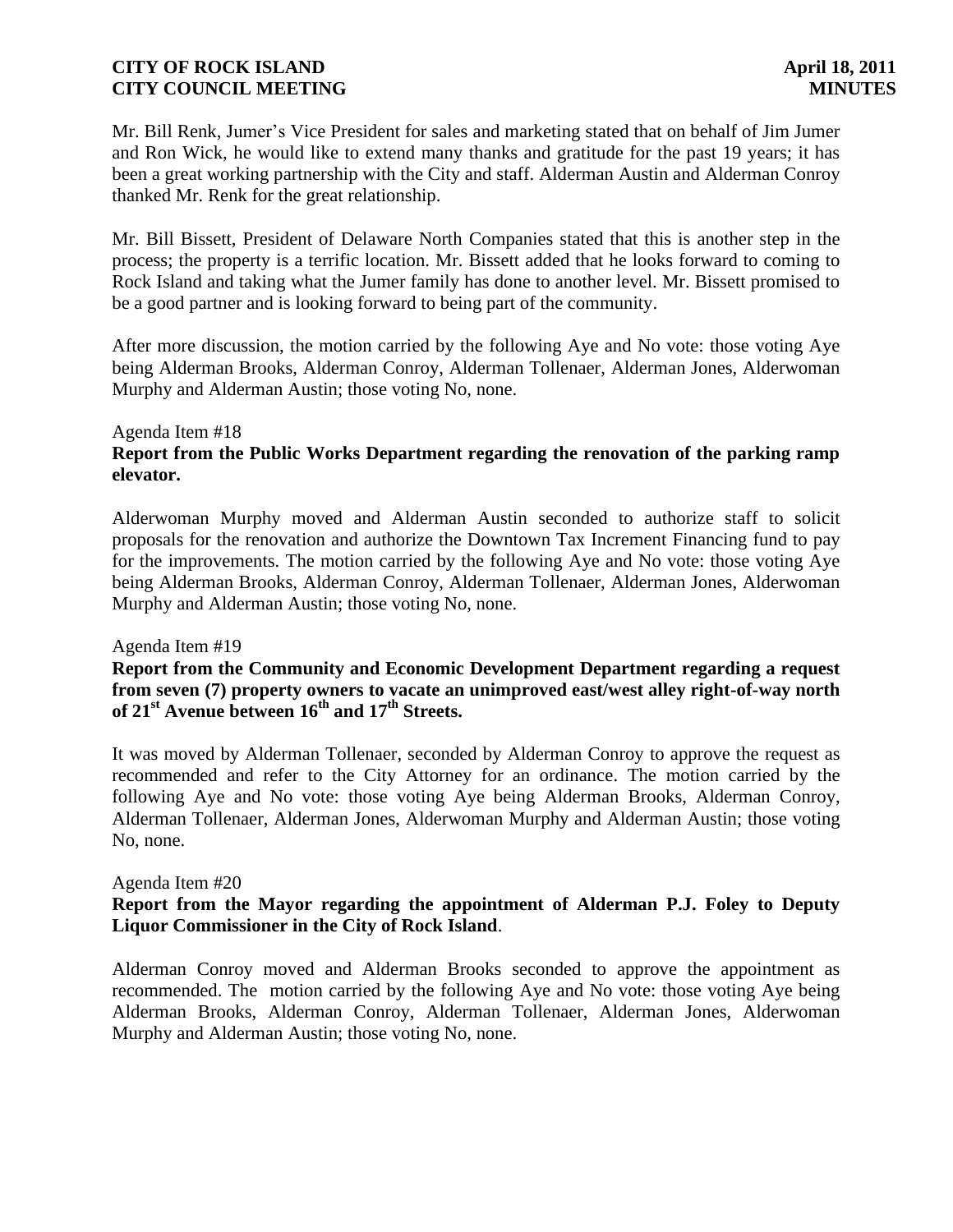#### Agenda Item #21

**Report from the City Clerk regarding a request from the Vietnamese Community of the Quad Cities to fly their Vietnamese Heritage Freedom Flag at the Centennial Bridge Visitors Center on Saturday, April 30, 2011.**

It was moved by Alderman Conroy, seconded by Alderman Jones to approve the request as recommended. The motion carried by the following Aye and No vote: those voting Aye being Alderman Brooks, Alderman Conroy, Alderman Tollenaer, Alderman Jones, Alderwoman Murphy and Alderman Austin; those voting No, none.

### Agenda Item #22

**Report from the City Clerk regarding a request from Junior's Tap to hold an outdoor event along with a sound amplification permit on Saturday, April 30, 2011 from 3:00 p.m. to 9:00 p.m. at 2536 5th Avenue.**

Alderman Tollenaer moved and Alderman Conroy seconded to approve the event and sound amplification permit as recommended. The motion carried by the following Aye and No vote: those voting Aye being Alderman Brooks, Alderman Conroy, Alderman Tollenaer, Alderman Jones, Alderwoman Murphy and Alderman Austin; those voting No, none.

### Agenda Item #23

**Report from the City Clerk regarding a Plaza activity application from RIBCO requesting two (2) additional days as part of their annual outdoor Summer Concert Series to be held on Friday, July 1 and Friday, July 29, 2011.**

It was moved by Alderwoman Murphy, seconded by Alderman Jones to approve the events as recommended, subject to complying with all liquor and Plaza regulations. The motion carried by the following Aye and No vote: those voting Aye being Alderman Brooks, Alderman Conroy, Alderman Tollenaer, Alderman Jones, Alderwoman Murphy and Alderman Austin; those voting No, none.

#### Agenda Item #24

# **Report from the City Clerk regarding a request from the Rock Island Moose Lodge to hold an outdoor event on Saturday, July 16, 2011 from 3:00 p.m. to 11:00 p.m. at 4410 9th Street.**

Alderman Conroy moved and Alderwoman Murphy seconded to approve the event as recommended. The motion carried by the following Aye and No vote: those voting Aye being Alderman Brooks, Alderman Conroy, Alderman Tollenaer, Alderman Jones, Alderwoman Murphy and Alderman Austin; those voting No, none.

#### Agenda Item #25

### **Items from the City Manager's Memorandum Packet.**

City Manager Phillips inquired upon Council if they wished to resume discussion that was held earlier in regards to the interviews of candidates for the executive search process and decide on which candidate should be the desired firm.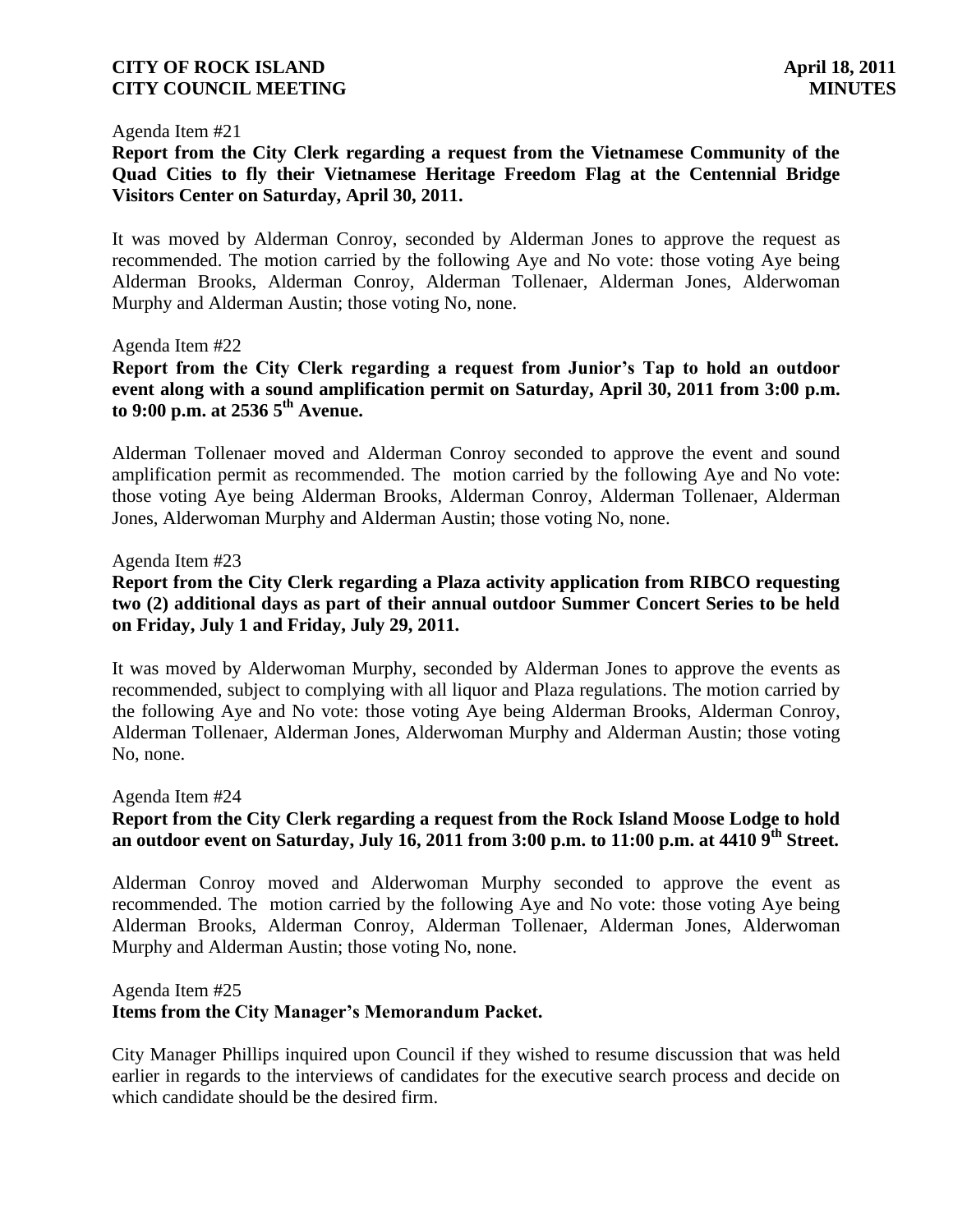Council discussed the firms, which included the Mercer Group, Voorhees and Associates and Slavin Management Consultants.

Alderman Conroy stated that Council is soliciting a firm to help find a qualified candidate for the next City Manager. Alderman Conroy stated that he appreciated what Voorhees and Associates and Slavin Management Consultants had to say.

Alderman Brooks advised that he preferred Slavin Management Consultants.

Alderman Austin advised that all three candidates could do the job. Alderman Austin favored Slavin Management Consultants.

Alderman Tollenaer agreed that Slavin Management consultants would be a good choice.

Alderwoman Murphy and Alderman Jones agreed that Voorhees and Associates and Slavin Management Consultants were both good choices.

Mayor Pauley stated that he preferred Voorhees and Associates.

After more discussion regarding the candidates, Mr. Phillips stated that this discussion would authorize staff to negotiate an agreement and the agreement would come back to Council for approval. Mr. Phillips added that Council is giving direction tonight on whom to negotiate with.

After more discussion regarding the selection of executive recruitment firms, Council came to a consensus to wait until they had time to review the paperwork from each candidate that was interviewed earlier at Study Session.

Mayor Pauley stated that each Council member could independently call City Manager Phillips with their preferred choice by Monday, April 25, 2011 at 5:00 p.m.

Alderman Austin discussed providing contact numbers on applications for Special Use Permits.

Alderman Tollenaer discussed having the City Council Goal Setting sessions at different locations.

Alderwoman Murphy reminded everyone to Shop Rock Island. Alderwoman Murphy stated that the Hilltop Head Shop is a salon and barber shop. It was noted that the business is located at 1309 30<sup>th</sup> Street in the College Hill business district. Alderwoman Murphy advised that the Hilltop Head Shop provides hair cutting, coloring and waxing services. Alderwoman Murphy indicated that the salon is open Tuesday through Friday from 10:00 a.m. to 5:00 p.m., Saturday from 9:00 a.m. to 3:00 p.m. and closed on Sundays and Mondays. Alderwoman Murphy noted that they are open later in the evenings by appointment only.